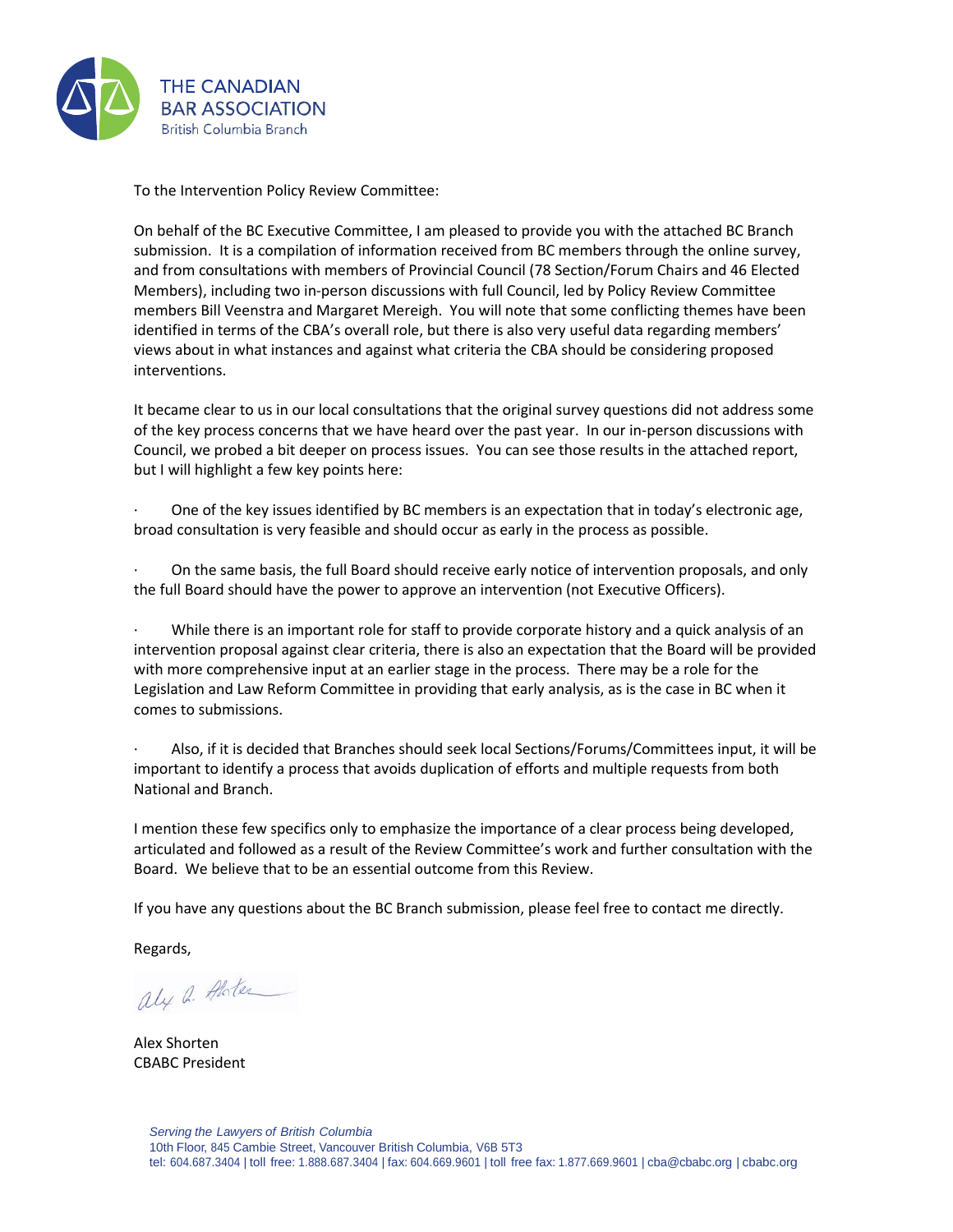

# **CBA INTERVENTION POLICY REVIEW Consultation with CBA Branches, Conferences, Sections and Standing Committees**

The Intervention Policy Review Committee is seeking input from CBA Branches, Sections, Conferences and select Standing Committees, to assist in developing an Intervention Policy that has the confidence of the CBA membership.

Now is the time for your group to have its say. We want to hear from you about all aspects of the Intervention Policy. For each part, we summarize what the current policy says, then ask questions about what works and what should change.

**Please enter your responses directly on this form. Once you have completed the questionnaire for your group, please save the document and e-mail it to lawreform@cba.org.** 

We look forward to hearing from you by **Friday 6 March 2015.** 

Intervention Policy Review Committee Tom Irvine, Chair Pascale Giguère, Vice Chair

### **Background**

In November 2014, CBA President Michele Hollins established a committee to review the CBA Intervention Policy. The Intervention Policy outlines:

- $\bullet$ the criteria for determining whether a particular intervention is appropriate; and
- $\bullet$ the process for approving and conducting the interventions.

While concerns surrounding the decision to approve and then reject a recent proposed intervention were the impetus for the review, the Review Committee's task is not limited to addressing the issues raised in a single case. Rather, we will review every aspect of the Intervention Policy so members can have confidence in the principles and processes in selecting and conducting interventions.

The Review Committee will look at the Intervention Policy to ensure that it serves the advocacy goals and objectives of the CBA and reflects CBA's high standards of transparent and effective processes.

We will study and make recommendations on:

- criteria for appropriate interventions
- responsibilities and processes for review and authorization of proposed interventions and factums, including the scope and timing of input from CBA constituent bodies
- $\bullet$ scope and timing of input from CBA constituent bodies

We will report our recommendations to the Board of Directors by 1 May 2015.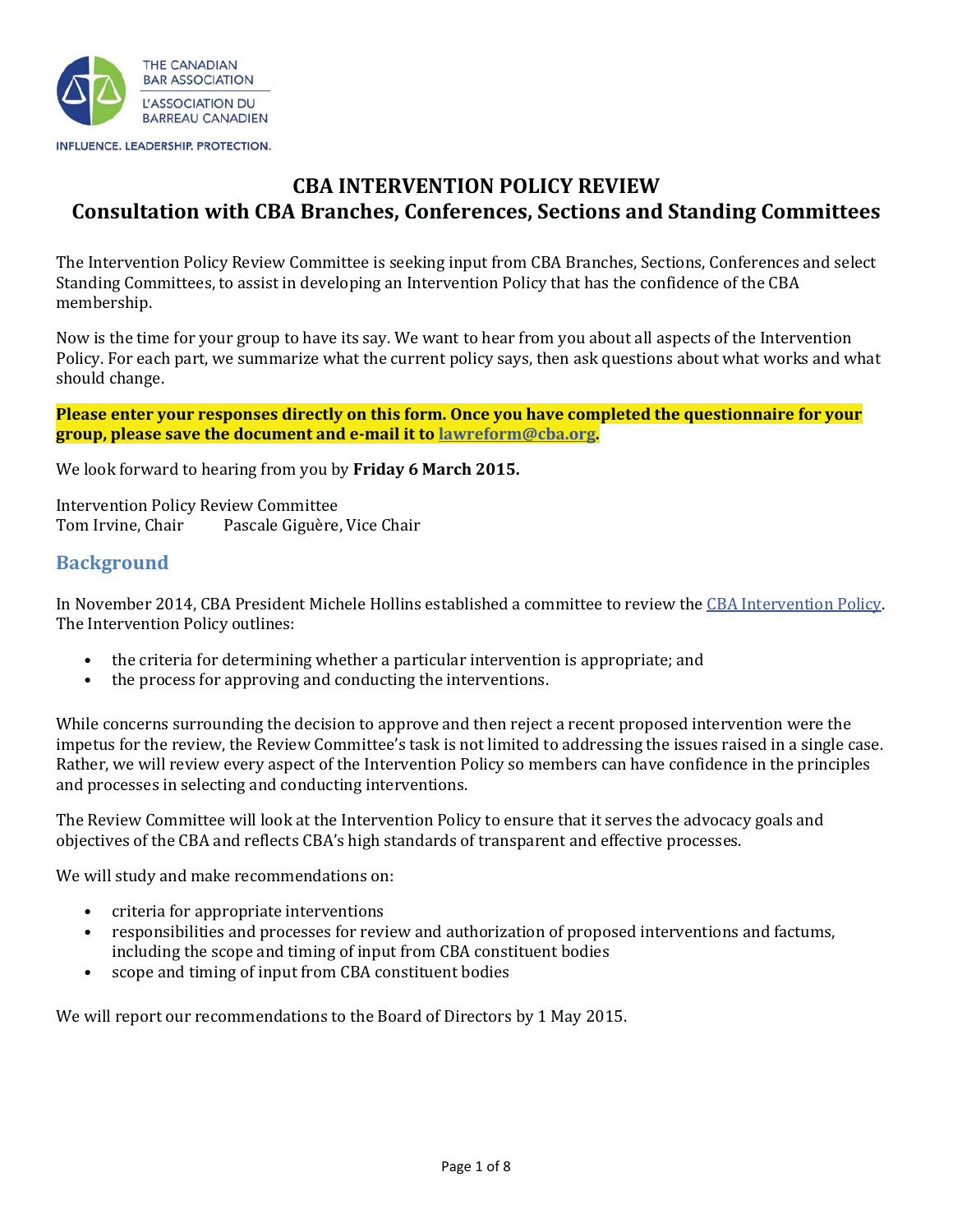## **Objectives of the CBA Intervention Policy**

#### **Current Intervention Policy**

- - CBA interventions are limited to appellate level to advance advocacy goals with greater precedent value, recognizing limited resources.
- 1. Should the Intervention Policy serve other CBA objectives? If so, which ones?

See attached response to question 1.

## **Criteria for CBA Interventions**

#### **Current Intervention Policy**

- $\bullet$  Permits interventions that would constitute a significant contribution to the consideration of the issues involved, where the position sought to be advanced is:
	- o consistent with previously adopted CBA policy of the Canadian Bar Association
	- o a matter of compelling public interest which the Board of Directors then adopts as policy of the Association
	- o a matter of special significance to the legal profession.
- -The CBA should not merely restate arguments advanced by the parties.
- 2. How would your Branch, Section, Conference or Standing Committee define the criteria for CBA interventions in court proceedings?

See attached response to question 2.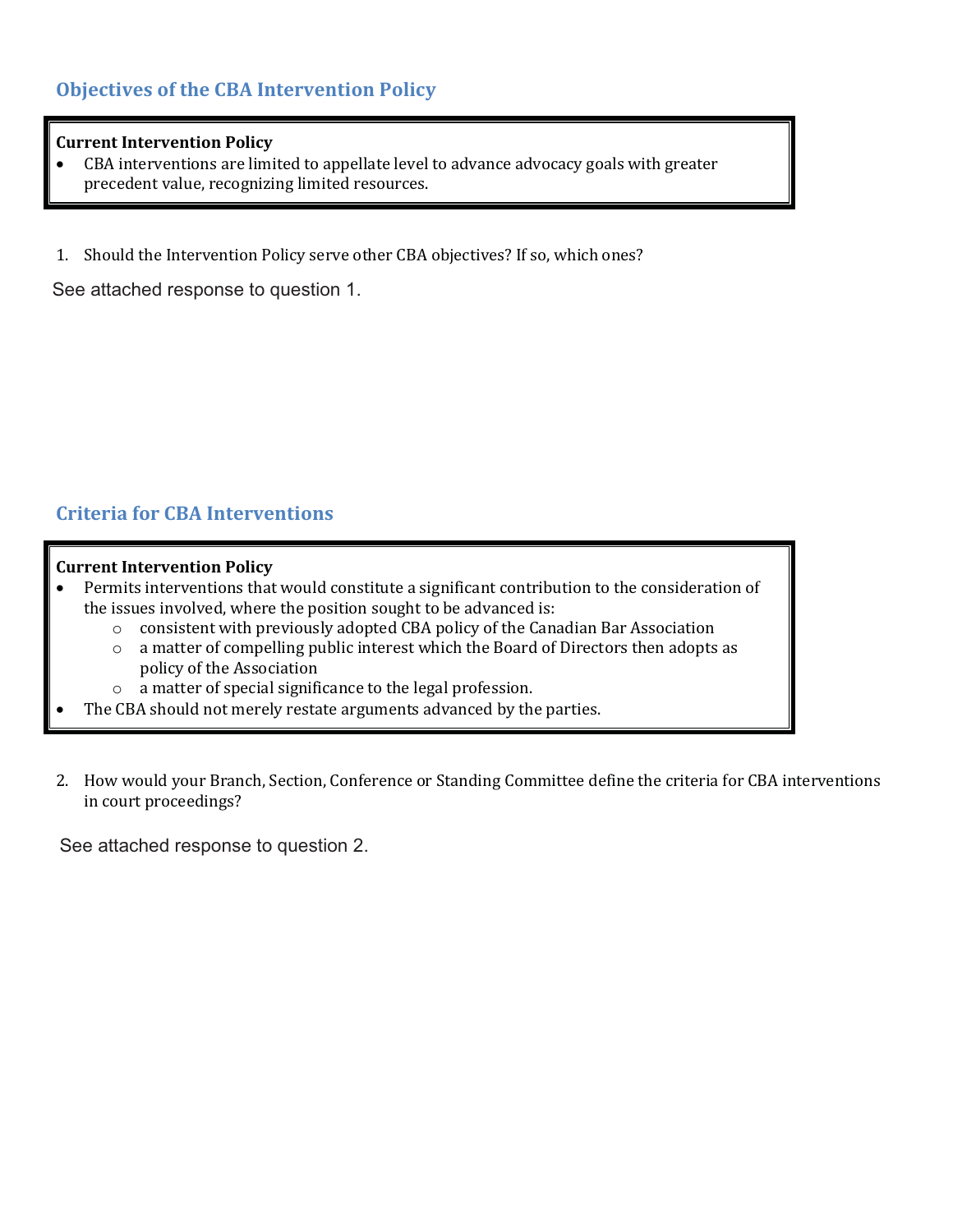- 3. Please rate the importance of the CBA intervening in each of the following types of cases from 1 to 10 (with 1 being the least important and 10 being the most important):
	- $\bullet$ Matters having an impact on lawyers in the practice of law
	- $1$   $\bigcap$   $2$   $\bigcap$   $3$   $\bigcap$   $4$   $\bigcap$   $5$   $\bigcap$   $6$   $\bigcap$   $7$   $\bigcap$   $8$   $\bigcap$   $9$   $\bigcap$   $10$   $\bigcap$  $\bullet$  Promoting equality in the legal profession  $1 \bigcap 2 \bigcap 3 \bigcap 4 \bigcap 5 \bigcap 6 \bigcap 7 \bigcap 8 \bigcirc 9 \bigcap 10$  $\bullet$  Promoting equality in the justice system  $1() 2() 3() 4() 5() 6() 7() 8() 9() 10()$  $\bullet$  Preventing government incursion on solicitor-client privilege  $1 \bigcap 2 \bigcap 3 \bigcap 4 \bigcap 5 \bigcap 6 \bigcap 7 \bigcap 8 \bigcap 9 \bigcirc 10 \bigcap$  $\bullet$  Defending the independence of the legal profession  $1 \bigcap 2 \bigcap 3 \bigcap 4 \bigcap 5 \bigcap 6 \bigcap 7 \bigcap 8 \bigcap 9 \bigcirc 10 \bigcap 1$  $\bullet$  Defending judicial independence  $1$   $2$   $3$   $3$   $4$   $5$   $5$   $6$   $7$   $3$   $8$   $9$   $9$   $10$   $10$  $\bullet$  Matters that protect the public interest  $1$   $\bigcirc$   $2$   $\bigcirc$   $3$   $\bigcirc$   $4$   $\bigcirc$   $5$   $\bigcirc$   $6$   $\bigcirc$   $7$   $\bigcirc$   $8$   $\bigcirc$   $9$   $\bigcirc$   $10$   $\bigcirc$  $\bullet$  Improving the law in a specific area of practice  $1 \bigcap 2 \bigcap 3 \bigcap 4 \bigcap 5 \bigcap 6 \bigcap 7 \bigcap 8 \bigcap 9 \bigcap 10$  $\bullet$  Improving access to justice  $1$   $2$   $\bigcap$   $3$   $\bigcap$   $4$   $\bigcap$   $5$   $\bigcap$   $6$   $\bigcap$   $7$   $\bigcap$   $8$   $\bigcirc$   $9$   $\bigcap$   $10$   $\bigcirc$  $\bullet$  Improving the administration of justice  $1$   $2$   $3$   $3$   $4$   $5$   $6$   $7$   $8$   $9$   $9$   $10$  $\bullet$  Promoting ethical standards of lawyers  $1$   $2$   $3$   $3$   $4$   $5$   $5$   $6$   $7$   $6$   $8$   $9$   $10$
- 4. Are there other types of court cases where you think important for the CBA to intervene?

See points discussed in response to question 1 above.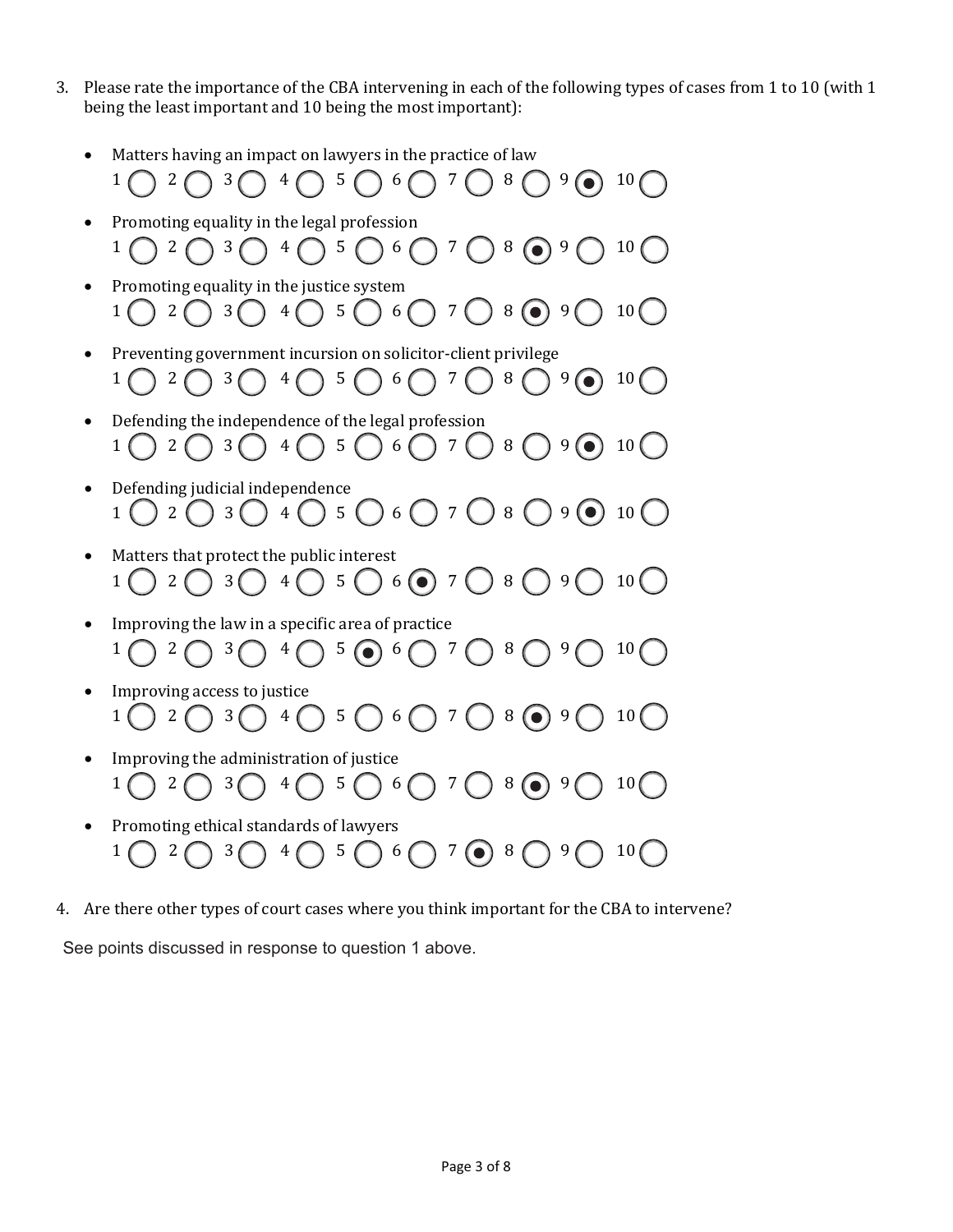5. Are there types of court cases where you think it is important for the CBA not to intervene?

See attached response to question 5.

## **Scope of CBA Interventions**

#### **Current Intervention Policy**

- $\bullet$  Interventions must be at appellate level, usually at the Supreme Court of Canada.
	- o Rationale: leverage limited resources to maximize precedent value of interventions.
- - Interventions must be in name of CBA, except if the CBA Board of Directors authorizes a Branch intervention on a local or regional issue.
	- o Rationale: CBA and Branches are legal entities with standing to seek leave to intervene. Clear message to the courts that the CBA speaks with one voice.
- 6. On what types of cases should CBA Branches be authorized to intervene in a court proceeding? (Please indicate all that apply)Why?

| Matters before the trial courts in their province or territory |  |
|----------------------------------------------------------------|--|
|                                                                |  |

Matters before the appellate court in their province or territory  $\overline{\checkmark}$ 

Local or regional matters before the courts in their province or territory

Matters before the courts in their province or territory, where invited by the Court  $\overline{\checkmark}$ 

|  | $\overline{\mathcal{J}}$ Matters before the courts in in their province or territory, where other lawyer organizations may be |
|--|-------------------------------------------------------------------------------------------------------------------------------|
|  | $\mathbf{v}$ intervening                                                                                                      |

None

See attached response to question 6.

#### 7. Who should decide whether a CBA Branch can intervene? Why?

|  | Branch Executive |
|--|------------------|
|  |                  |

CBA Board of Directors  $|\mathcal{V}|$  Both

|--|--|

The BC Branch would support leaving the final decision on interventions to the national Board of Directors. However, any decision on an intervention within a province should only be made after consultation with - and generally only on the recommendation of - the Branch executive. It is also important to keep in mind that the fact that the CBA is taking a position on a matter at the provincial level does not eliminate the need for appropriate consultation to be undertaken. The same level of scrutiny should be applied whether an intervention is proposed to be taken before the Supreme Court of Canada or a provincial / territorial appellate court.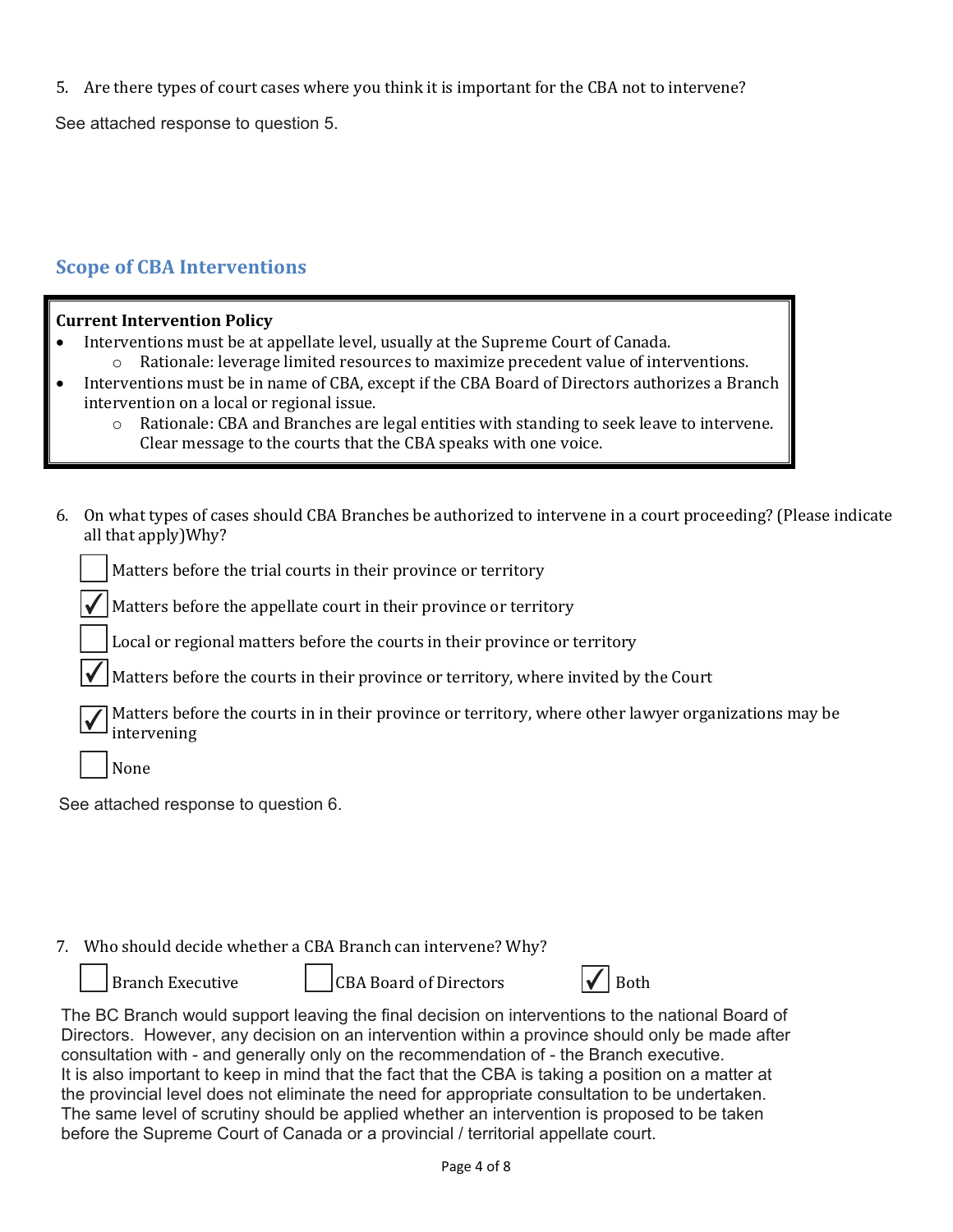8. On what types of cases should CBA Sections, Conferences or Committees be authorized to intervene? (Please indicate all that apply)Why?

Matters before the trial courts on that area of law

Matters before the appellate courts on that area of law

Matters before the courts with a unique impact on the members of the CBA Section, Conference or Committee

Matters before the courts, where invited by the Court

Matters before the courts, where other lawyer organizations may be intervening

None ✔

This question provoked a variety of responses from British Columbia respondents. The majority were not in favour of having individual sections, conferences or committees intervene in cases. Sections, conferences and committees have traditionally been heavily involved in advancing potential CBA interventions to the CBA. They should continue in that role. However, the decisions on interventions advanced thereby should be made by the Board of Directors.

9. What mechanism should exist to avoid potentially conflicting interventions by different CBA bodies (in similar cases before courts in different jurisdictions, or before the same court)?

Generally speaking, the CBA should speak with one voice where possible and if there are many voices, the CBA should remain mute. It may be that an effective consultation process may allow reconciliation of different views, or that at some point the Board of Directors may choose one position to advance. The final decision should be that of the Board of Directors.

## **Consultation and Input**

#### **Current Intervention Policy**

✔

- $\bullet$  proposing body should consult and ascertain views of other interested CBA bodies before making the proposal
- - CBA staff sends copy of request etc to every Section, Committee or other CBA body that appears to have an interest in the subject matter of the proposed intervention

10. Who should be consulted about potential CBA interventions? (Please indicate all that apply)

Sections, Conferences and Standing Committees that appear to have an interest in the subject matter of the intervention. ✔

Branches uniquely impacted by the intervention.

All Sections and Conferences.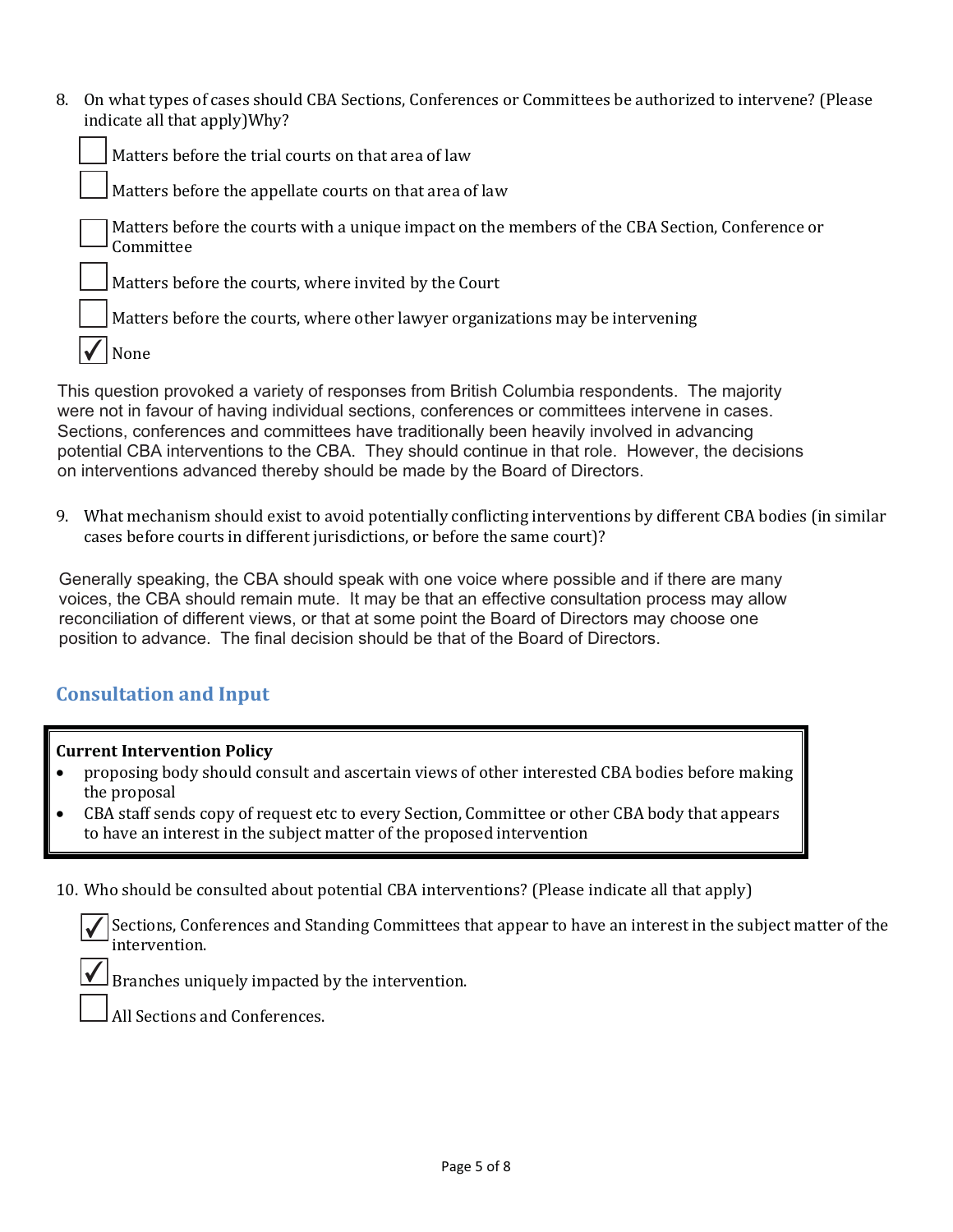11. Would you suggest any changes to the consultation process for CBA interventions?

See attached response to question 11.

## **Review and Authorization**

#### **Current Intervention Policy**

- $\bullet$ Proposals made to President and Senior Director, Legal and Governmental Affairs (L&GA)
- - Proposing body should consult and ascertain views of other interested CBA bodies before making the proposal
- - Legislation and Law Reform Committee (L&LR) recommends to the Board of Directors whether intervention should be authorized. Board not bound by L&LR recommendation.
- -Board of Directors authorizes intervention, or Executive Officers if the Board cannot act in time
- - L&LR Committee reviews the factum on behalf of the Board; certifies that it is of high quality and a fair representation of CBA policy
- $\bullet$ Board approves factum (Executive Officers between meetings of the Board)

#### 12. Would you suggest any changes to the process for reviewing and authorizing CBA interventions?

As set out above, the BC Branch is of the view that the decision whether or not to intervene should be made by the Board of Directors in every case. Our comments on the consultation process are also set out above.

The involvement of the LLRC in reviewing the factum is also useful and the BC Branch would recommend that it continue. The LLRC can provide a consistency of approach and can ensure that the intervenor maintains focus on the CBA's advocacy goals and resists any temptation to simply support one side or the other in a case.

### **Timelines**

#### **Current Intervention Policy**

- - Every effort should be made to give sufficient time for thorough consideration of requests and factums
- $\bullet$  Requests should be submitted at least three weeks before the application for leave to intervene must be filed.
- $\bullet$ Factums must be submitted at least three weeks before it must be filed.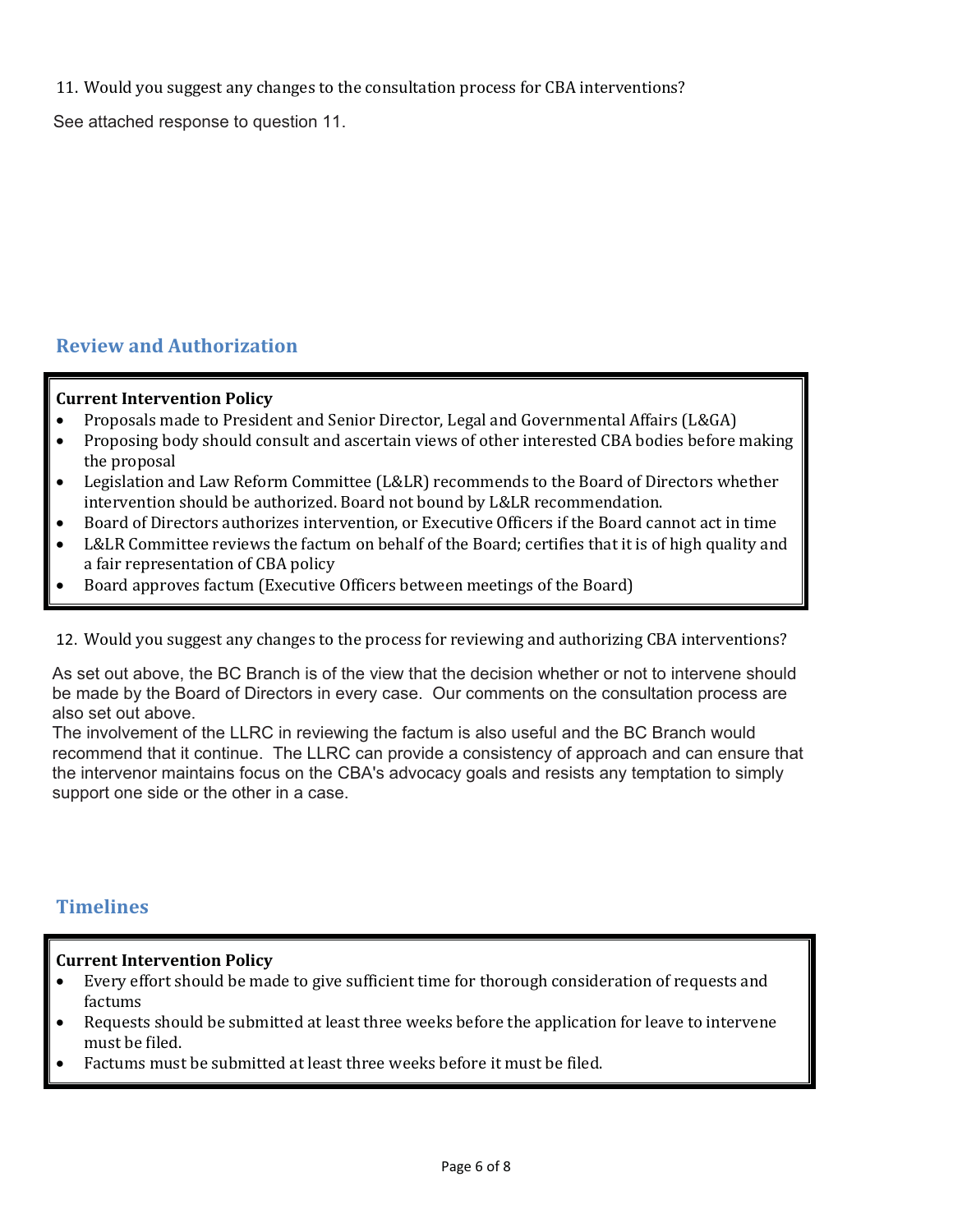13. What would constitute "sufficient time" for thorough consideration of intervention requests at the Supreme Court of Canada? Keep in mind the needs of counsel, the CBA groups being consulted and the CBA bodies reviewing documents and making decisions.



Another period (please specify)

If possible to increase this to 4 weeks then that would be preferred. The CBA must also recognize that, in some cases, timelines will be compressed. What is essential is that the consultation begin as soon as the CBA is aware that an intervention proposal may be made. The wait for a complete proposal can not be allowed to cause shortened timelines.

14. What would constitute "sufficient time" for thorough consideration of intervention requests in provincial and territorial Courts of Appeal? Keep in mind the needs of counsel, the CBA groups being consulted and the CBA bodies reviewing documents and making decisions.



Another period (please specify)

Four weeks. Typically a Court of Appeal will not have a leave process and the sort of compressed timeline that one sees in the Supreme Court of Canada.

15. What would constitute "sufficient time" for thorough consideration of intervention requests in provincial and territorial trial courts? Keep in mind the needs of counsel, the CBA groups being consulted and the CBA bodies reviewing documents and making decisions.

Three weeks

Two weeks

Another period (please specify)

Same as for Court of Appeal (see section 14 above). As noted above, interventions at the trial level should be very rare.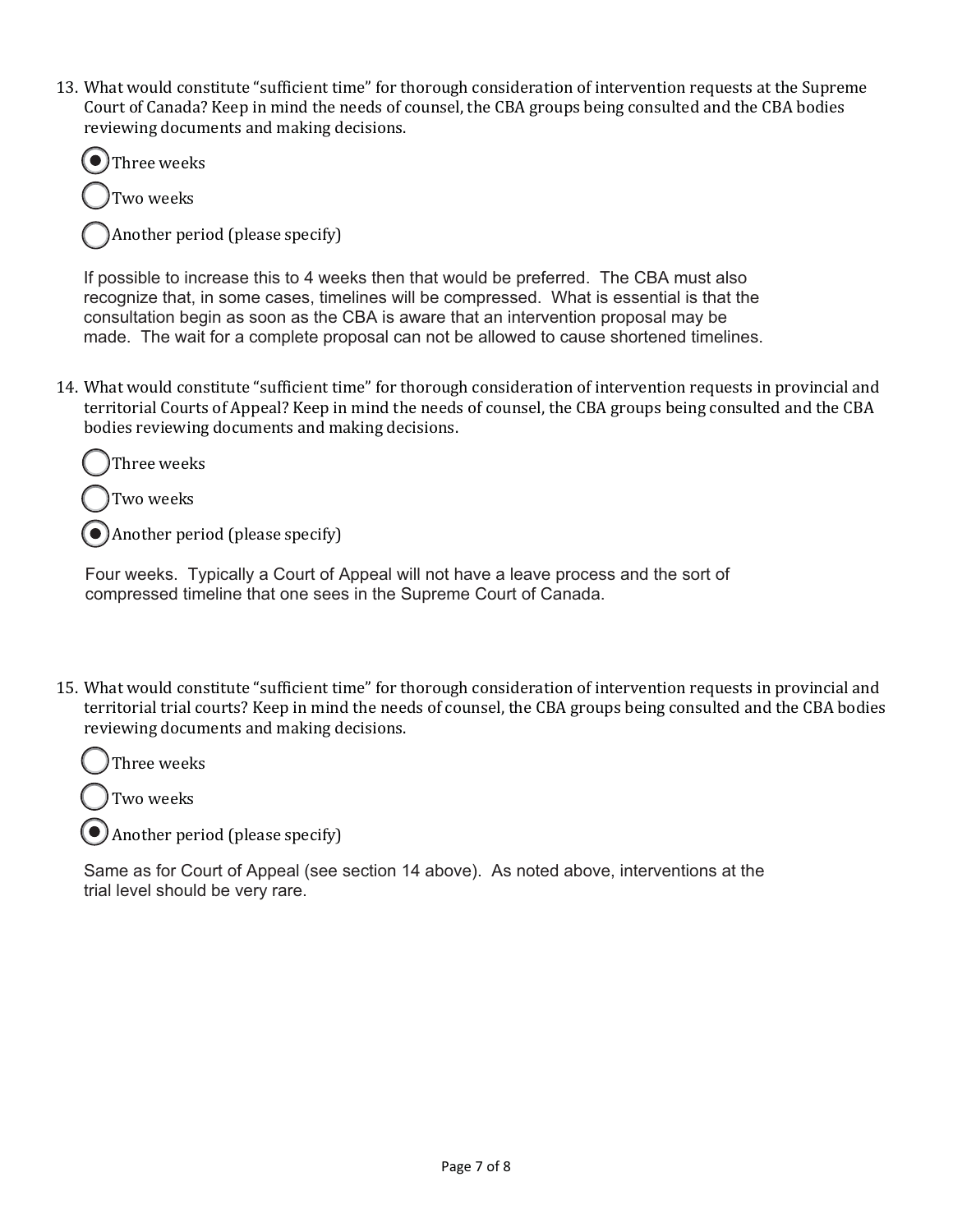# **General**

16. Any other thoughts you would like to share?

See attached response to question 16.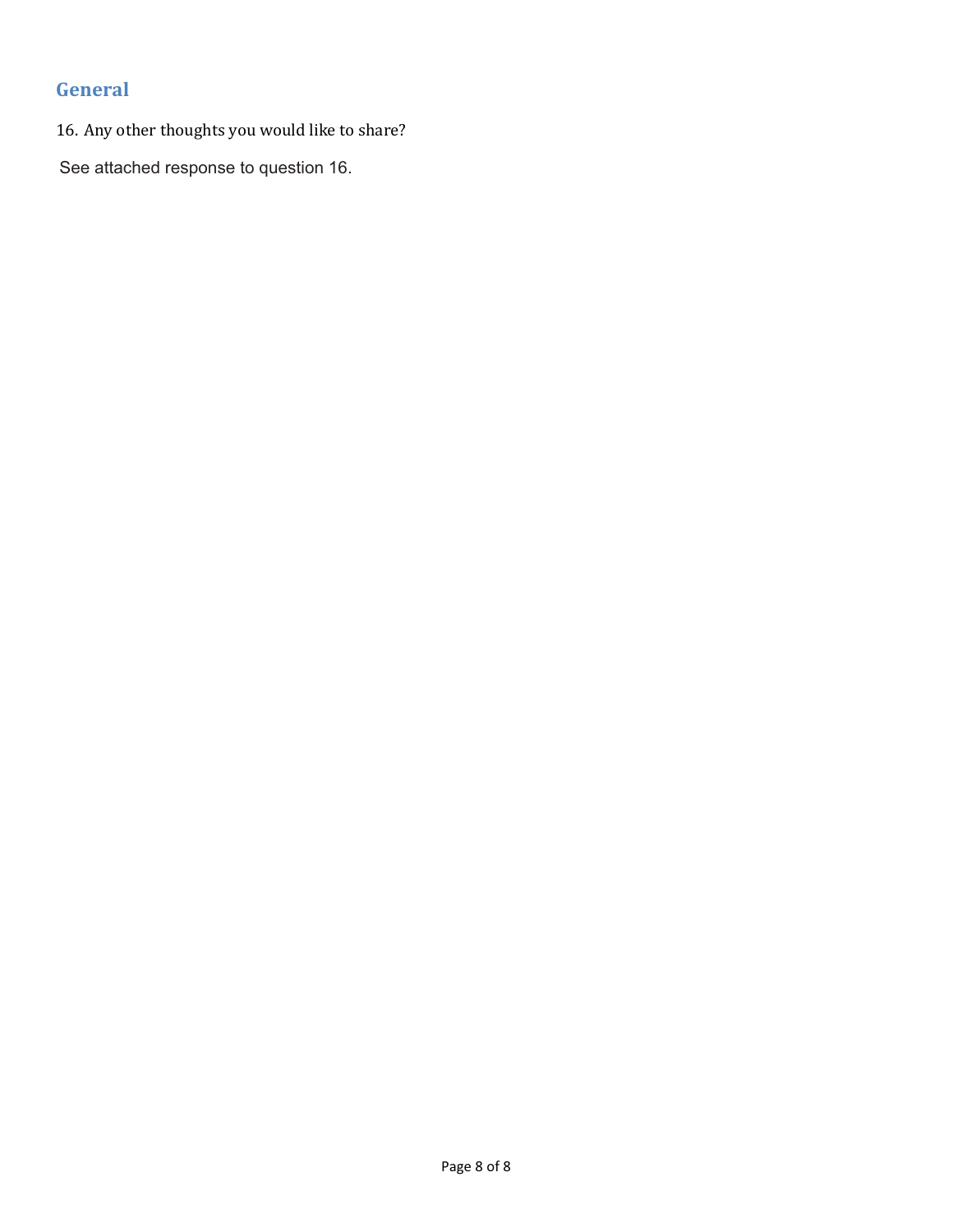# **BC BRANCH RESPONSES TO INTERVENTION SURVEY – ATTACHMENT**

### **1. Should the Intervention Policy serve other CBA objectives? If so, which ones?**

This question was difficult to respond to in that the "CBA objectives" in issue are not clearly defined. Generally speaking, responses from British Columbia members to questions regarding the purpose of interventions evidenced a dichotomy as between (a) those who would prefer the CBA to limit its intervention advocacy to those situations where the interests of CBA members as lawyers are directly impacted and (b) those who would prefer a broader approach which would include a focus on more general goals such as access to justice, equality in the legal profession and the justice system, and promoting the rule of law generally. The BC Branch would support ongoing participation in interventions in all of these areas.

The question of interventions on matters of substantive law had less support in the responses obtained from British Columbia members. At the same time, it should be recognized that many sections and conferences will have strong views on issues of law within their area of expertise that require clarification or change. The British Columbia branch would suggest that proposed interventions on matters of substantive law that are not directly rooted in the issues and values described in the first paragraph above should be more carefully scrutinized both in terms of the allocation of resources (recognizing that an intervention draws on resources beyond just the sponsoring section or conference) and in terms of ensuring broad support across the organization for the position that is proposed to be taken.

# **2. How would your Branch, Section, Conference or Standing Committee define the criteria for CBA interventions in court proceedings?**

The BC Branch would support the last of the criteria noted above: that the CBA should not merely restate arguments advanced by the parties. The CBA should focus on providing important perspective to a case rather than just a "me too" endorsement of one side or the other in a case.

With respect to the other criteria, reference to existing policy will often be a useful first step in the analysis of a prospective intervention. Those areas in which the CBA has chosen, in the past, to enunciate policy - separate and apart from the contemplation of any litigation – will often reflect the sorts of values that are important to the membership of the CBA as a whole. However, there are many areas in which the CBA has not previously adopted policy. As well, it may be that a policy adopted in the past may no longer fully reflect the values of today's CBA membership. In addition, there may be cases in which competing policy interest will be at play and it will not always be appropriate for those interests that may have, for whatever reasons,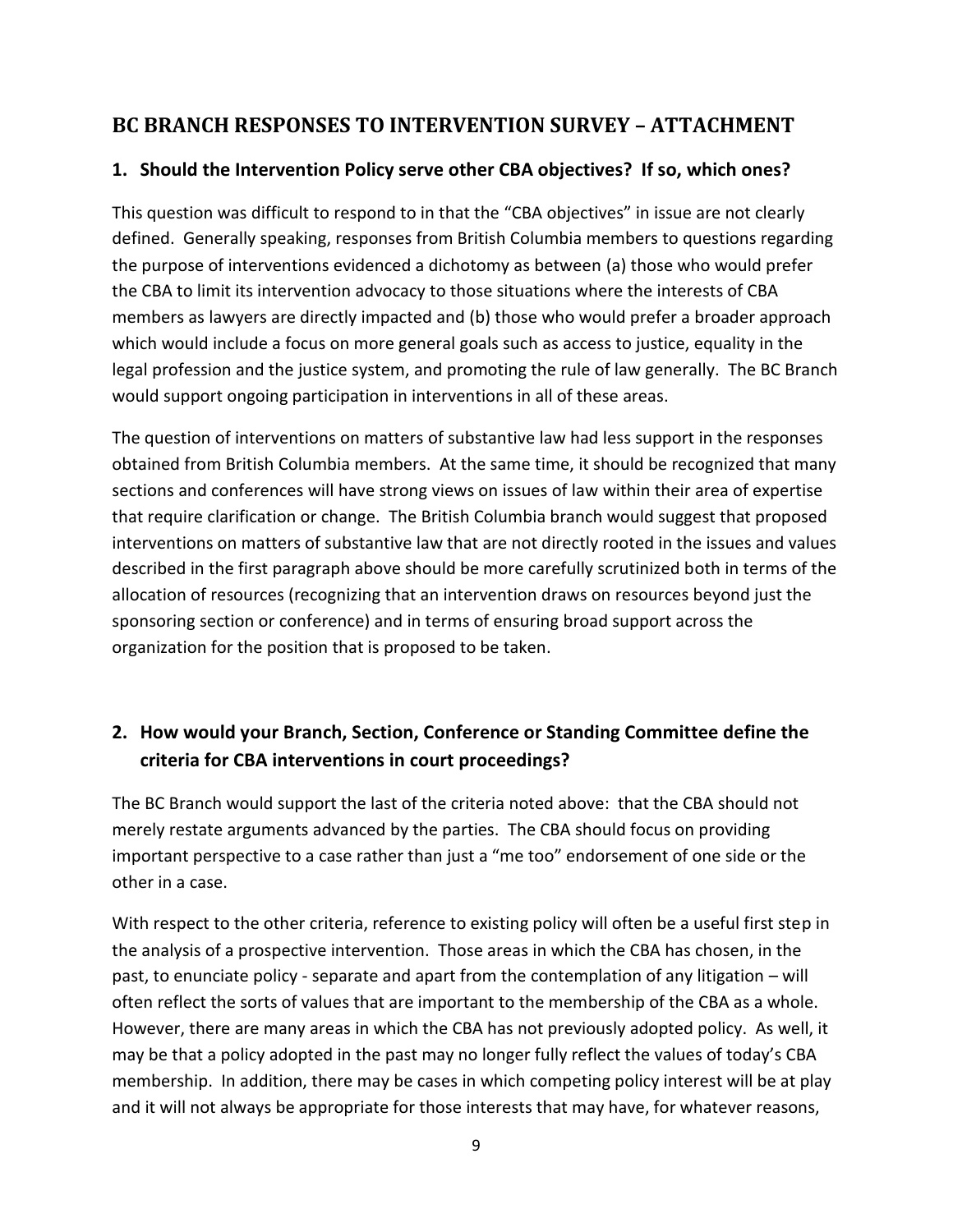found their way into a resolution to take precedence over others that are equally or perhaps more important.

The BC Branch would agree that the Board of Directors is the appropriate body to make decisions on proposed interventions in which previously undefined policy interests or competing policy interests may be at stake. The Board of Directors is broadly representative of the membership across the country – yet a small enough group that it can be called together by conference call or video-conference on short notice to review an issue. It should also in most cases have a strong sense of member sentiment – especially if there has been an appropriately broad consultation on a proposed intervention.

At the same time, it would be useful to define more clearly the sorts of policies and underlying values that should be a focus of the CBA's intervention resources. In that regard, it would be useful for the criteria to include reference to some of the more important values as discussed in our response to question 1 above.

# **5. Are there types of court cases where you think it is important for the CBA not to intervene?**

As set out above, the CBA should not intervene in a case in which its role would be primarily that of restating arguments advanced by one of the parties.

The CBA should also be cautious in intervening in cases in which there are conflicting broadly held views within the membership. At the same time, analysis of a proposed intervention needs to be tied to the mission and values of the CBA. While some parts of the CBA's mission statement are too general to provide useful guidance in cases of conflicting views, others – such as its focus on the rule of law, independence of the judiciary and the legal profession, access to justice, promotion of equality in the legal profession and the justice system, protection of solicitor client privilege and promoting the interests and positions of lawyers and the legal profession – will in many cases assist in determining the appropriate course of action.

Any time there is a conflict within the CBA membership, the need for broad consultation comes to the fore. It will be absolutely essential for CBA leadership to have an informed sense of membership views before making a decision whether or not to intervene. For that reason, the BC Branch strongly advocates for a strong consultation process in connection with the intervention program, and for the national Board of Directors to be the decision-making body in every case.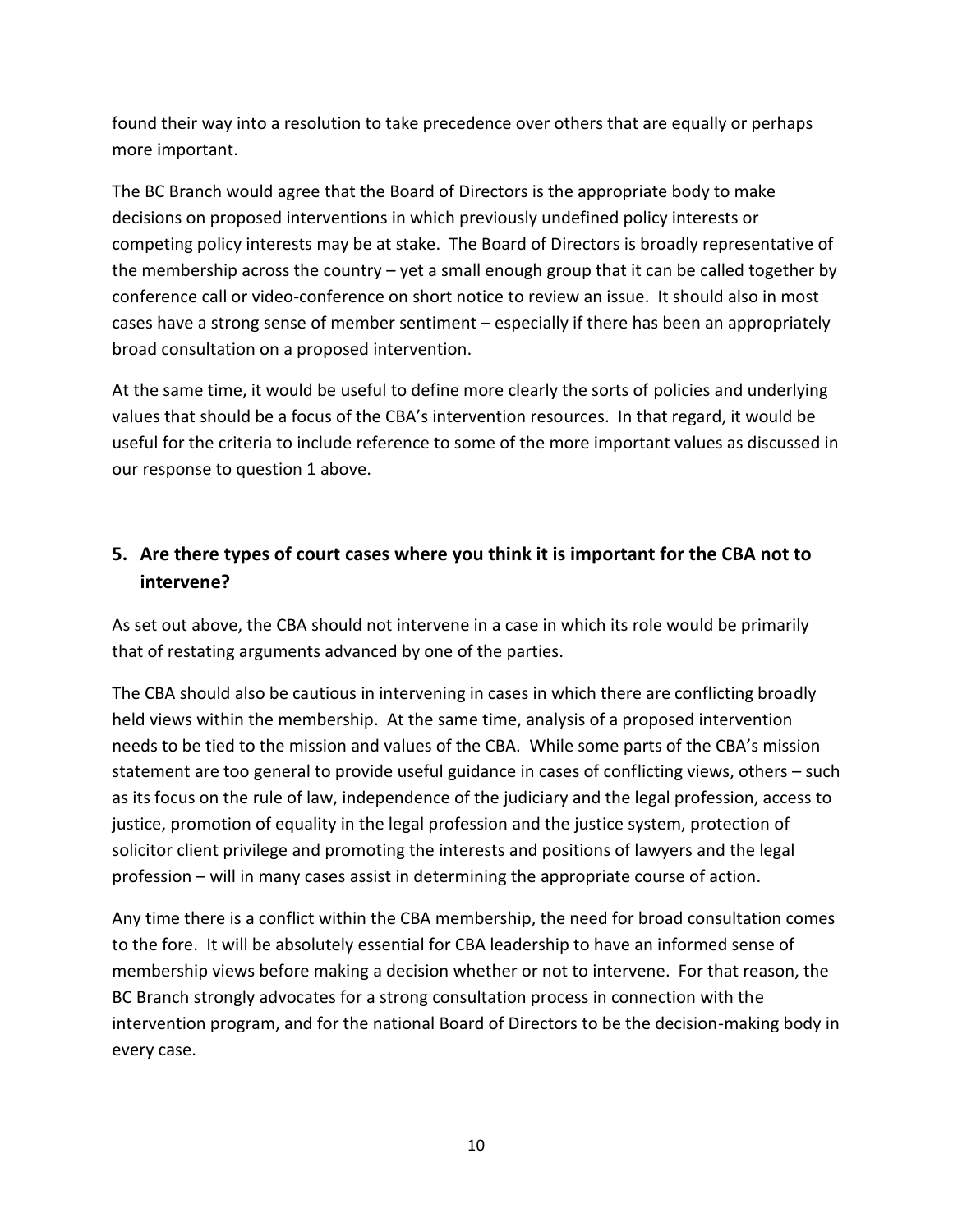# **6. On what types of cases should CBA Branches be authorized to intervene in a court proceeding?**

Respondents from the BC branch strongly supported the idea of Branch interventions before the appellate courts in a province, and more generally in interventions where invited by the Court. Respondents were roughly split on the idea of intervening where other lawyer organizations may be intervening. The BC Branch would support interventions in this latter category only where important CBA values are implicated.

Respondents from British Columbia noted that most matters never proceed beyond the provincial courts, so limiting intervention advocacy to the Supreme Court of Canada may leave many important issues for determination without CBA input.

Concern was, however, expressed that a proliferation of interventions may make overall control of the intervention process and positions taken difficult to maintain, and that the CBA may lack resources to adequately deal with a large number of interventions. For those reasons, the BC Branch would recommend that participation in interventions at the provincial level be carefully scrutinized and that the number of interventions be limited and focused on matters of high importance and that are likely to have significant precedential value.

The BC Branch would support leaving the decision on whether to intervene within a province to the national Board of Directors. That would allow for consistency of approach across the country and due consideration to the appropriate allocation of resources. However, once the decision to intervene is made it would be appropriate for the Branch executive to take a significant role in overseeing the conduct of the intervention. This may assist in ameliorating the resource allocation issue.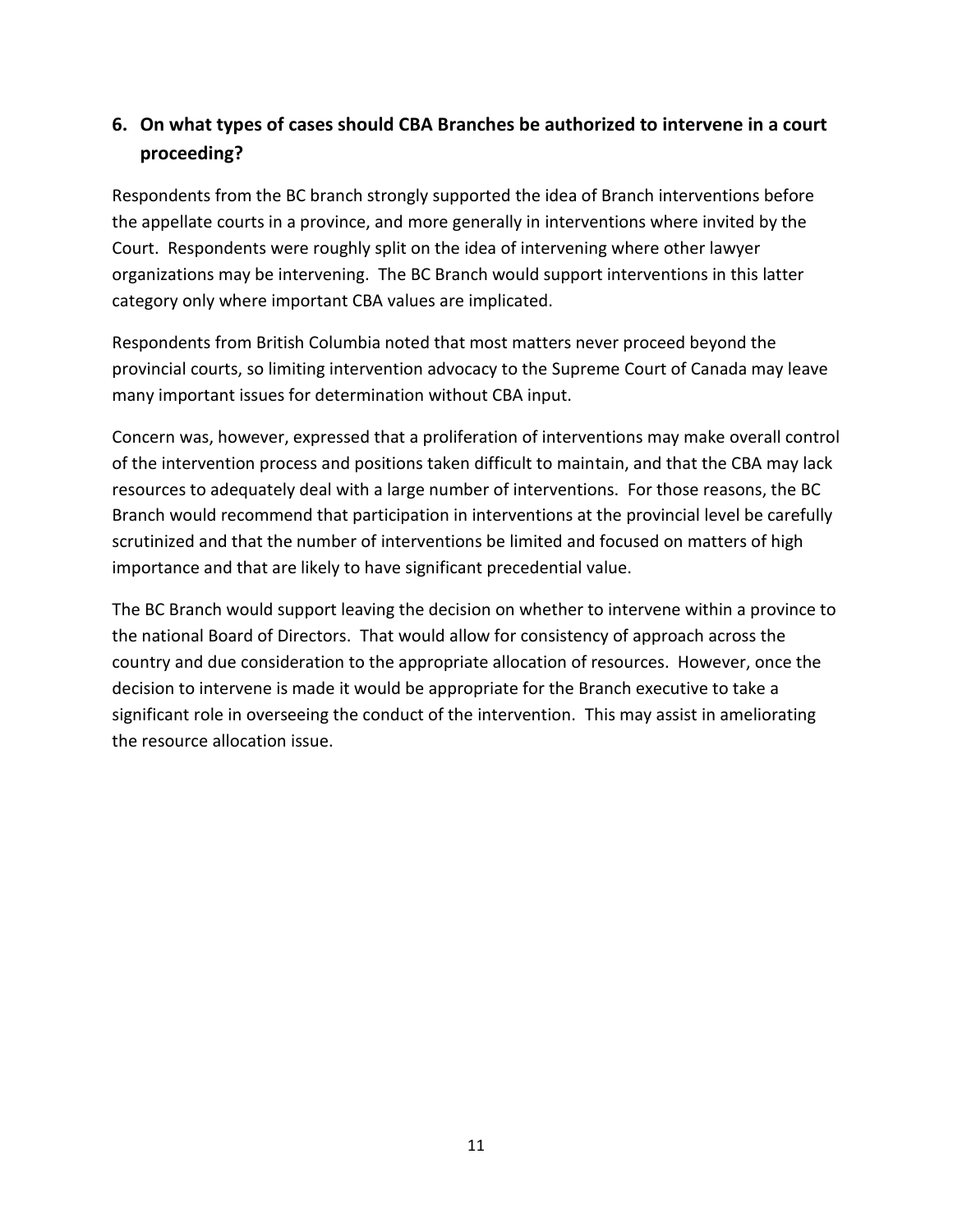### **11.Would you suggest any changes to the consultation process for CBA interventions?**

The BC Branch believes that a strong and effective consultation process is essential to enable the deciding body to have a better sense of the membership views before making a decision to intervene. The BC Branch would recommend a number of changes to the consultation process.

- 1. Consultation should begin as soon as CBA officials are aware that an intervention may be proposed. Consultation should not wait for receipt of a fully formulated intervention proposal. In many cases, that will only happen a matter of days before the deadline for a decision to be made. If the deadline for completion of the consultation cannot be moved back, then we need to make every effort to start the consultation as soon as possible.
- 2. Every branch executive should be given the opportunity to provide input on every intervention proposal. In many cases, the branch executive is the best conduit to grassroots sentiment. This opportunity will also give the branch presidents an opportunity to inform themselves of views within their branch in advance of a Board of Directors meeting at which a decision will be made.
- 3. When determining which sections, conferences and committees need to be consulted on a proposed intervention, those deciding should err on the side of inclusiveness. If in doubt, don't leave them out.
- 4. Decisions in and about the consultation process should be made by elected and accountable volunteer members. In a straw poll conducted at the recent BC Provincial Council meeting, the members were asked who should decide which sections or conference are consulted on an intervention request. The responses were as follows:
	- a. The proponent 3%
	- b. LLRC staff  $-7.5%$
	- c. LLRC committee 24%
	- d. Board of Directors 29%
	- e. None of the above every request goes to everyone 36%
- 5. The involvement of the Legislation and Law Reform Committee should continue. As a small and specialized committee, it can provide consistency of approach and provide a useful recommending role. It can also provide accountable, volunteer oversight of the consultation process.
- 6. The decision should be made by the national Board of Directors in every case. The Board should not delegate important decisions like those on interventions to the table officers. The technology is available to allow the Board to meet either by conference call or by video-conference and it should be making use of that technology.